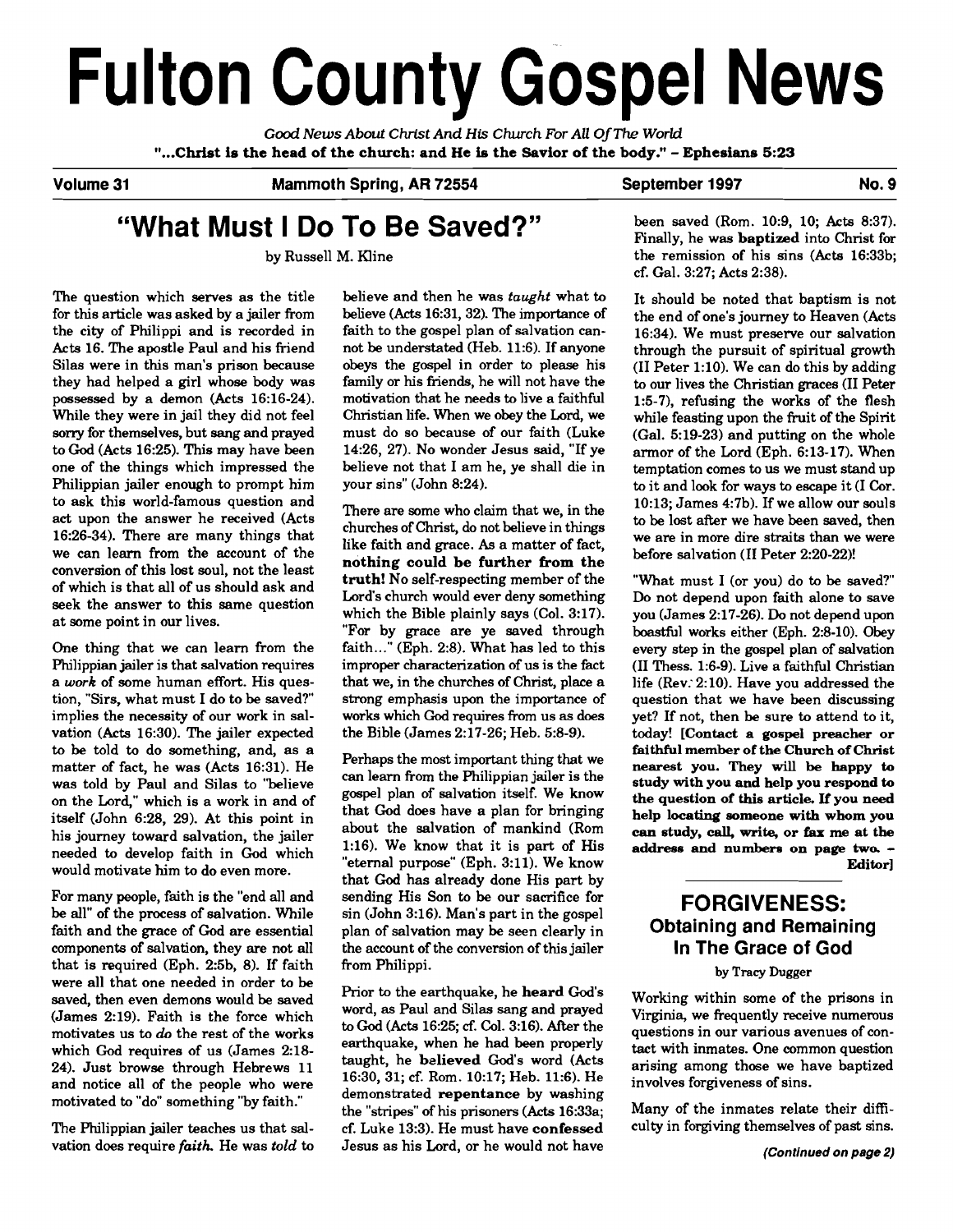#### **FULTON COUNTY GOSPEL NEWS**  USPS Publication # 21 1780

... is a Periodical publication issued monthly by the Church of Christ at Third and Bethel (P.O. Box 251), Mammoth Spring, AR 72554-025 1. POSTMASTER: Please mail all changes of address to the above address.

FCGN is mailed free of charge to any who care to receive it. We will be happy to add any names to the regular mailing list If you **send m** a name we must have a complete address, including number and street name, or R.R. or HCR number, plus box number. or a P.O. Box number and the NINE DIGlT ZIP CODE. This paper is supported by voluntary contributions for which we are grateful. **Financial** information will be furnished upon request. **Mail a11 address corrections or manuscripts** &:

**FULTON COUNTY GOSPEL NEWS** 

**P.** 0. **Box 251** 

| Mammoth Spring, AR 72554 |                              |
|--------------------------|------------------------------|
|                          |                              |
|                          |                              |
|                          |                              |
|                          | E-Mail  tedjc@mail.oci-i.com |

#### **(Continued from page 1)**

They carry a heavy burden of guilt. I believe this to be a common concern even among some members of the church not incarcerated.

I imagine the apostle **Paul** had these feelings after his conversion. Obviously his past life of persecuting the church and being an accomplice to the murder of saints frequently entered his mind. In fact he explained that he was the **chief** of all sinners in 1 Timothy 1:15. Yet, he received the pardon of his sins through the blood of Jesus Christ, his Savior (Ephesians 1:7). Listen to his words in 1 Timothy 1:12-16:

*'And I thank Christ Jesus our Lord, who hath enabled me, fir that he counted me faithful, putting me into the ministry; Who was before a blasphemer, and a persecutor, and injurious: but I obtained memy, because I did it ignor*antly in unbelief. And the grace of our Lord was exceeding abundant with faith *and love which is in Christ Jesus. This is a faithful saying, and worthy of a11 acceptntion, that Christ Jesus came into the world to save sinners; of whom I am chief. Howbeit for this cause I obtained mercy, that in me first Jesus Christ might shew jbrth all long-suffen'ng, fir a pattern to them which should hereafter believe on him to life everlasting."* 

If God forgave the chief of all sinners,

#### will He not likewise forgive us?

We, of course, must meet the conditions of forgiveness (Hebrews 5:9; Ephesians 2:8-10). When we believe the gospel (Mark 16:16; John 3:16), repent of our sins (Luke 13:3; Acts 2:38), confess Jesus as Christ (Acts 8:37; Romans 10:lO) and are baptized (1 Peter 3:21; Acts 2:38), our past sins are washed away, as were the sins of Saul of Tarsus (Acts 22:16). For all of Saul's persecution of Jesus (Acts 9:5) and His church (Acts 22:4), his soul was cleansed (Acts 22:16; 1 Peter 1:22).

Just **as** something as sinful **as** persecuting Jesus and His followers can be pardoned, and just **as** the **"chief'** of all sinners can be forgiven, anyone today who will meet the conditions of forgiveness can have his "slate" wiped clean; his sins will be remembered no more (Hebrews 8:12; 10:16- 17). Jesus stated, *"Come unto me, all ye that labour and are heavy laden, and I will give you rest. Take my yoke upon you, and learn of me; for I am meek and lowly in heart: and ye shall find rest unto your souls.* For *my yoke is easy, and my bwden* is *light"* (Matthew 11:28-30).

Another common question we receive equally related to forgiveness is: *'What about the sins we commit following baptism? Do we need to be 're-baptized' to wash away those sins committed after we become a Christian?"* We explain to those inquiring minds that there is no need for "re-baptism." Once we enter into a saved relationship with God we have the power and privilege of prayer and asking for forgiveness **as** we repent. In Acts 8:5-25, Simon sinned after his baptism and needed forgiveness. Peter did not instruct him to be re-baptized, but rather to repent and pray to God for forgiveness. Another passage that is important for us to understand is 1 John 1:7-10. The apostle John stated,

*"But if we wdk in the light, as he is in the light, we have fellowship one with another, and the blood of Jesus Christ his Son cleanseth us from all sin. If we* say that we have no sin, we deceive our*selves, and the truth is not in us. If we confess our sins, he* **is** *faithfd and just to forgive us our sins, and to cleanse us +m all unrighteousness. If* **we** *say that we have not sinned, we make him a liar, and his word is not in us."* 

John wants Christians to understand that as long as they walk in the light (walking according to the truth to the best of their ability; a continual attitude of confession and repentance) they will continue to be cleansed of their sins. When we sin we must acknowledge that sin and ask God to forgive us, as well as asking those whom we sin against for forgiveness (Luke 17:3-4).

Guilt feelings are usually a sign of two things: (1) God has not forgiven us, or (2) we have not forgiven ourselves. Since we have already discussed how God forgives us, consider this second situation. If we have met the conditions of being forgiven by **God,** who are we to doubt or limit God's forgiveness? The blood of Christ, when applied, does not almost or partly remit sin. It totally, wholly, and completely washes away sin. There is more than enough grace to **go** around. God's grace is abundant to those who will do His will (2 Cor. 4:15). Remember what Paul stated of his forgiveness, that *"thegraae of ow Lord was EXCEEDING ABUNDANT with faith and love which is in Christ Jesus"* (1 Timothy 1:14). **God** will forgive any sin we confess and of which we repent. **Our** God is **able!** Consider the following passages:

-Ephesians 3:20-21-"Now *unto him that is able to do axweding abundantly above a11 that we ask or think, according to the power that worketh in us, Unto him be glory in the chumh by Christ Jesus throughout all* **ages,** *world without end."*   $-$ Romans 5:17-21 $-$ "For if by one man's *offence death reigned by one; much* **more**  *they which receive abundance of grace and of the gift of righteousness shall reign in life by one, Jesus Christ.) Therefore as by the offence of one judgment came upon all men to condemnation; even so- by the righteousness of one the free gift came upon all men unto justifiation of life. For as by one man\$ disobedience many were made sinners, so by the obedience of one shall many be made righteous. Moreover the law*  entered, that the offence might abound. *But where sin abounded, grace did much more abound: That as sin hath reigned unto death, even so might grace reign through righteousness unto eternal life by Jesus Christ our Lord."* 

Christians are not perfect individuals - we do sin. This fact does not give us a license to sin (Romans **6:l).** However, Peter sinned (Galatians 2); David sinned (Psalm 51); the apostle John counted himself **as** among the Christians who sin when he said "we" (1 John 1:8, 10). What we must do is keep obeying the conditions of forgiveness that we might be in a saved state when we die.

> 4604 Nelms Lane Roanoke, VA 24019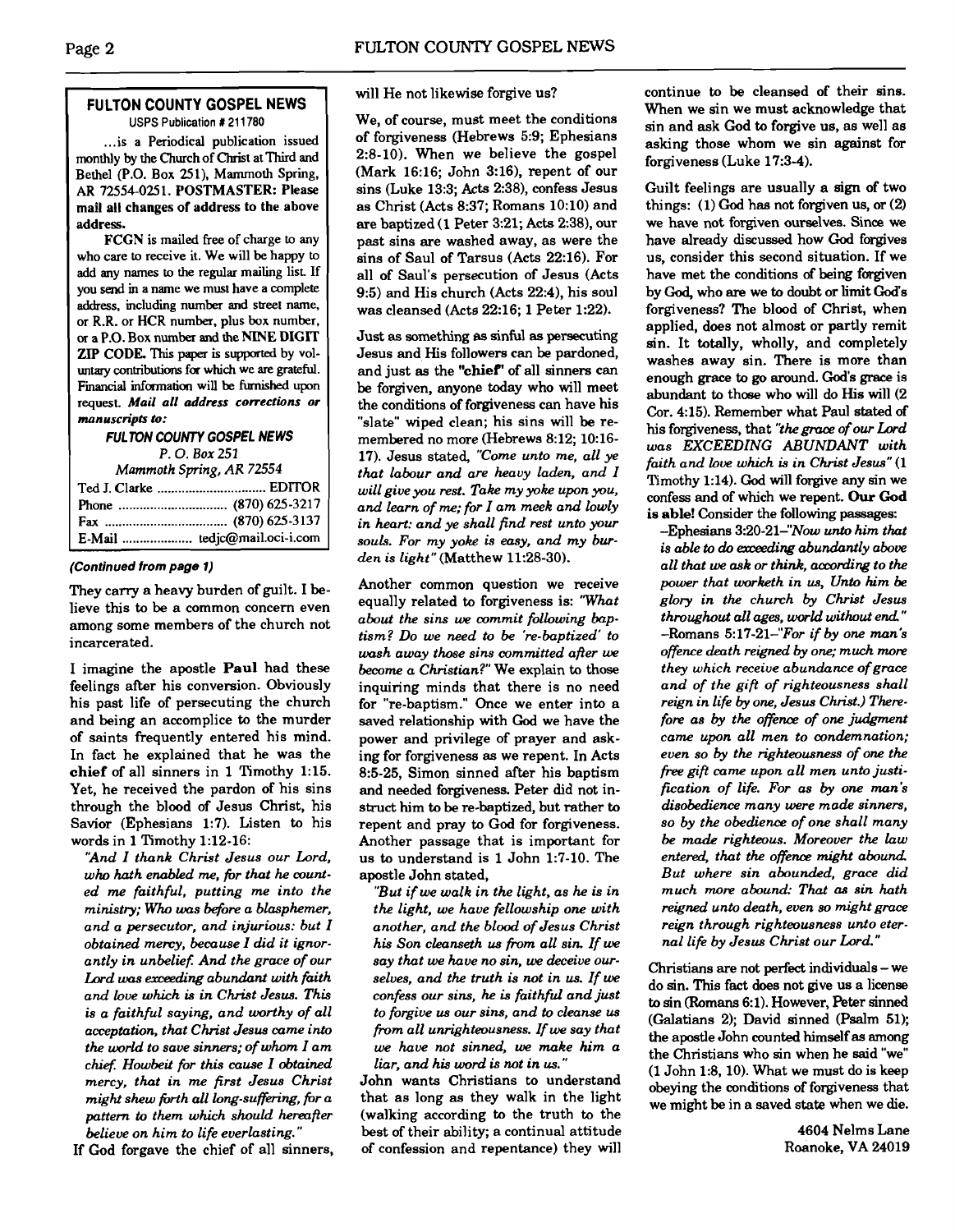## **MATTHEW 6:33-34**

#### by Bob Winton

"But seek ye first the kingdom of God, and his righteousness; and all these things shall be added unto you." This is the key verse in the context. If one wants to have the essentials named in the preceding verses, let him meet the requirements of this verse:

"Seek" denotes an active, diligent search and inquiry.

UP Luke 13:24: "Strive to enter in at the strait gate: for many, I say unto you, will seek to enter in, and shall not be able."

UP John 9:4: "I must work the works of him that sent me, while it is day: the night cometh, when no man can work."

UP 1 Corinthians 15:58: "Therefore, my beloved brethren, be ye steadfast, unmoveable, always abounding in the work of the Lord, forasmuch as ye know that your labour is not in vain in the Lord."

**UP** Galatians 5:6: "For in Jesus Christ neither circumcision availeth anything, nor uncircumcision; but faith which worketh by love."

UP Philippians 2:12: "Wherefore, my beloved, as ye have always obeyed, not as in my presence only, but now much more in my absence, work out your own salvation with fear and trembling."

UP 2 Timothy 2:3-4: "Thou therefore endure hardness, as a good soldier of Jesus Christ. No man that warreth entangleth himself with the affairs of this life; that he may please him who hath chosen him to be a soldier."

UP Hebrews 12:l: 'Wherefore seeing we also are compassed about with so great a cloud of witnesses, let us lay aside every weight, and the sin which doth so easily beset **us,** and let us run with patience the race that is set before us."

"First" gives the order of our diligent search. Above all things, that which Christ here identifies are to be preeminent in our activities of life. Nothing is to equal or to surpass in importance the items he names; these are to be first in importance and in the order of our searching.

Seek first "the kingdom of **God** and his righteousness." The kingdom of God is the church of Christ (Matt. 16:16-19; Dan. 2:44; Isa. 2:2f; 1 Tim. 3:15; Acts 2; Col. 1:13c Eph. 1:3; Eph. 5). The common notion of modem religious men is that the church is unimportant. They fail to see that the church and the kingdom are one and the same. If they could learn this truth, then the Lord's statement would become as meaningful to them as it is to us. It is of such great importance that it must be placed first in our priorities. If one puts the church first, will he stay away from the assemblies? Will he refuse to give? Will he work for it?

Seek the righteousness of God. God's righteousness is placed on the same plane as the kingdom. They are joined by the copulative conjunction and. It is in the church that we are able to work righteousness; be fully obedient to the will of God. If we do thus, then all these things (food, clothing, etc.) will be thrown in **as** an added blessing. The primary blessings are spiritual; these material essentials are given to boot.

"Take therefore no thought for the morrow: for the morrow shall take thought for the things of itself. Sufficient unto the day is the evil thereof' (Matt. 6:34). Don't borrow from tomorrow's possible troubles and struggles; they are more than suficient in each day. Bridges are to be crossed only when we come to them. Do not be filled with worry over what evil might arise tomorrow. Do not increase the struggles of today by adding to them those which belong to the future. "God governs in the affairs of man; and if a sparrow cannot fall to the ground without his notice, is it probable that an empire can rise without his aid?" (Benjamin Franklin)

> 1045 Main St. Sebastian, FL 32958

### **THE ABSOLUTETRUTH**

#### by Max Patterson

More and more people are abandoning the concept of an absolute truth - truth that is the truth for all times, and cultures, and for all people - truth that is the truth regardless of whether one believes it. I suspect we would be amazed at the answers we would get if we asked at random whether people believe in an absolute truth. In fact, such inquiry was made at a large university of twenty or more individuals interviewed at random. Every one of them but one answered somewhat as follows:

"Truth is whatever you believe. "

"There is no absolute truth. "

"If there were such a thing as absolute truth, how could we know what it is?" "People who believe in absolute truth are dangerous."

Truth to more and more people is relative. What is true and right for one person might not be for another. Truth is not a fixed reality but is something decided by the individual or group in any given set of circumstances. It is very much like the situation ethics controversy of the 1960's, i.e., fixed law or rules do not govern the situation. Rather every situation creates its own rules. Truth changes **as**  a matter of taste or fashion.

This is called today postmodernism, or it is, at least, one facet of postmodern thinking.

However, such theories of men do not take into account the fact that human beings are made in the image of God. Such does not take into account the fact that God deals with man today through an inerrant, infallible, and inspired Word. Such does not take into account that Jesus Christ is the Son of God, and he claimed, "I am the truth." John 14:6.

Jesus said three things would happen if we abide (live, dwell) in the truth. (John 8:31,32)

**1. We would be His disciples. A** disciple is a learner, among other things.

2. **We would know the truth.** When we abide, or live with the word, we learn and know the truth. What great value there is in knowing the truth.

3. **The truth will make us free.** This is true in all areas of life. We are particularly thankful it is true in the moral and spiritual realm.

## **"Buy The Truth, And Sell It Not."**

**Proverbs 23:23** 

A wise man, a long time ago, said, Buy the truth, and sell it not." Prov. 23:23. Since Jesus said He is the truth, and the truth will make men free, we can understand why Peter said, "Seeing you have purified your souls in obeying the truth ..." in I Peter 1:22.

Regardless of what men may say, there is an absolute truth. We must recognize it, believe it, and obey it. The alternative is not something we wish to believe, just as the alternative to going to heaven is not somewhere we wish to go.

> 1037 W. South St. Neosho, MO 64850